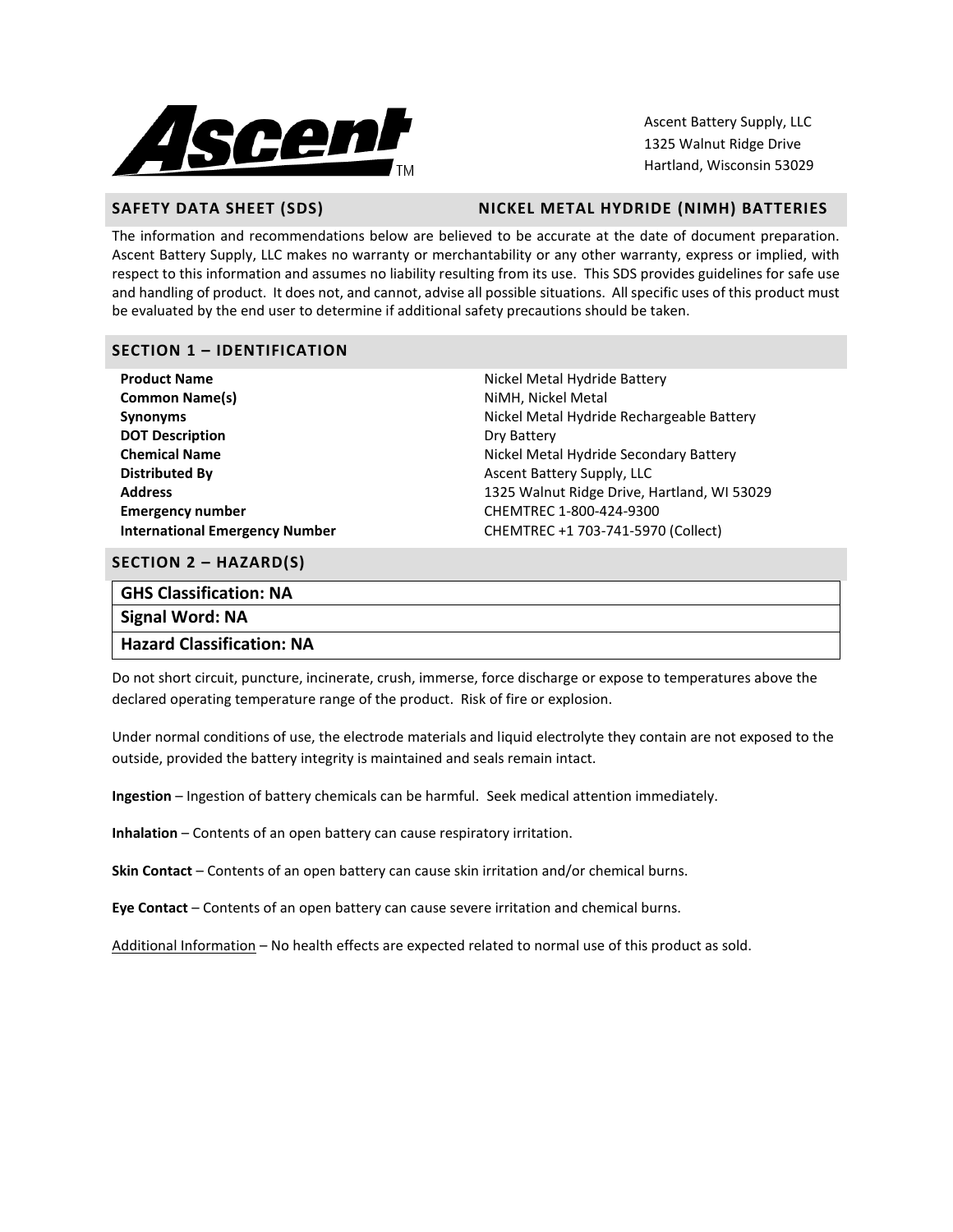#### **SECTION 3 – COMPOSITION**

| <b>Chemical Name</b>          | CAS No.    | Percentage %  |  |
|-------------------------------|------------|---------------|--|
| <b>Nickel Powder</b>          | 7440-02-0  | $16 - 35.5%$  |  |
| <b>Cobalt Hydroxide</b>       | 21041-93-0 | $0 - 1.9$     |  |
| <b>Cobalt</b>                 | 7440-48-4  | $0 - 7.6$     |  |
| <b>Nickel Hydroxide</b>       | 12054-48-7 | $28.5 - 29.8$ |  |
| Lanthanum                     | 7439-91-0  | $10.9 - 12.5$ |  |
| <b>Cerium</b>                 | 7440-45-1  | $1.6 - 11.0$  |  |
| <b>Manganese</b>              | 7439-96-5  | $1.4 - 3.0$   |  |
| <b>Potassium Hydroxide</b>    | 1310-58-3  | $0.54 - 13$   |  |
| Sodium Hydroxide              | 1310-73-2  | $0.5 - 2.2$   |  |
| Lithium Hydroxide             | 1310-65-2  | $0 - 0.3$     |  |
| Lithium Hydroxide Momohydrdte | 1310-66-3  | $0 - 0.19$    |  |
| Neodymium                     | 7440-00-8  | $0 - 0.1$     |  |
| <b>Aluminum</b>               | 7429-90-5  | $0 - 0.66$    |  |
| <b>Poly</b>                   | 32131-17-2 | $0 - 0.45$    |  |
| <b>Iron</b>                   | 7439-89-6  | $0 - 14.6$    |  |
| Copper                        | 7440-50-8  | $0 - 4.96$    |  |
| Polypropylene                 | 9003-07-0  | $0 - 1.96$    |  |
| Polyethylene                  | 9002-88-4  | $0 - 0.22$    |  |
| Water                         | 7732-18-5  | $5 - 6$       |  |

# **SECTION 4 – FIRST AID MEASURES**

| <b>Inhalation</b>   | If exposed to fumes or dust; get fresh air. If symptoms<br>persist seek medical attention.                                                                                                                                                        |  |
|---------------------|---------------------------------------------------------------------------------------------------------------------------------------------------------------------------------------------------------------------------------------------------|--|
| <b>Eyes Contact</b> | If exposed to internal battery content, flush with<br>copious quantities of flowing lukewarm water for a<br>minimum of 15 minutes; get immediate medical<br>attention.                                                                            |  |
| <b>Skin Contact</b> | If exposed to internal battery content, flush with<br>copious quantities of flowing lukewarm water for a<br>minimum of 15 minutes; wash with soap and water.                                                                                      |  |
| Ingestion           | Do not induce vomiting. Ingestion of battery<br>chemicals can be harmful. Seek medical attention<br>immediately. Call The National Battery Ingestion<br>Hotline (202-625-3333) 24 hours a day, for procedures<br>treating ingestion of chemicals. |  |

## **SECTION 5 – FIRE-FIGHTING MEASURES**

**Flash Point** – N/A

**Auto Ingestion** – No Data Available

**Extinguisher Media** - Any class of extinguishing medium can be used on these batteries or their packing material.

**Special Fire-Fighting Procedures** - Use positive pressure, self-contained breathing apparatus. If batteries are on charge, shut off power to the charging equipment, but note that strings of series connected batteries may still pose risk of electric shock even when charging equipment is shut down.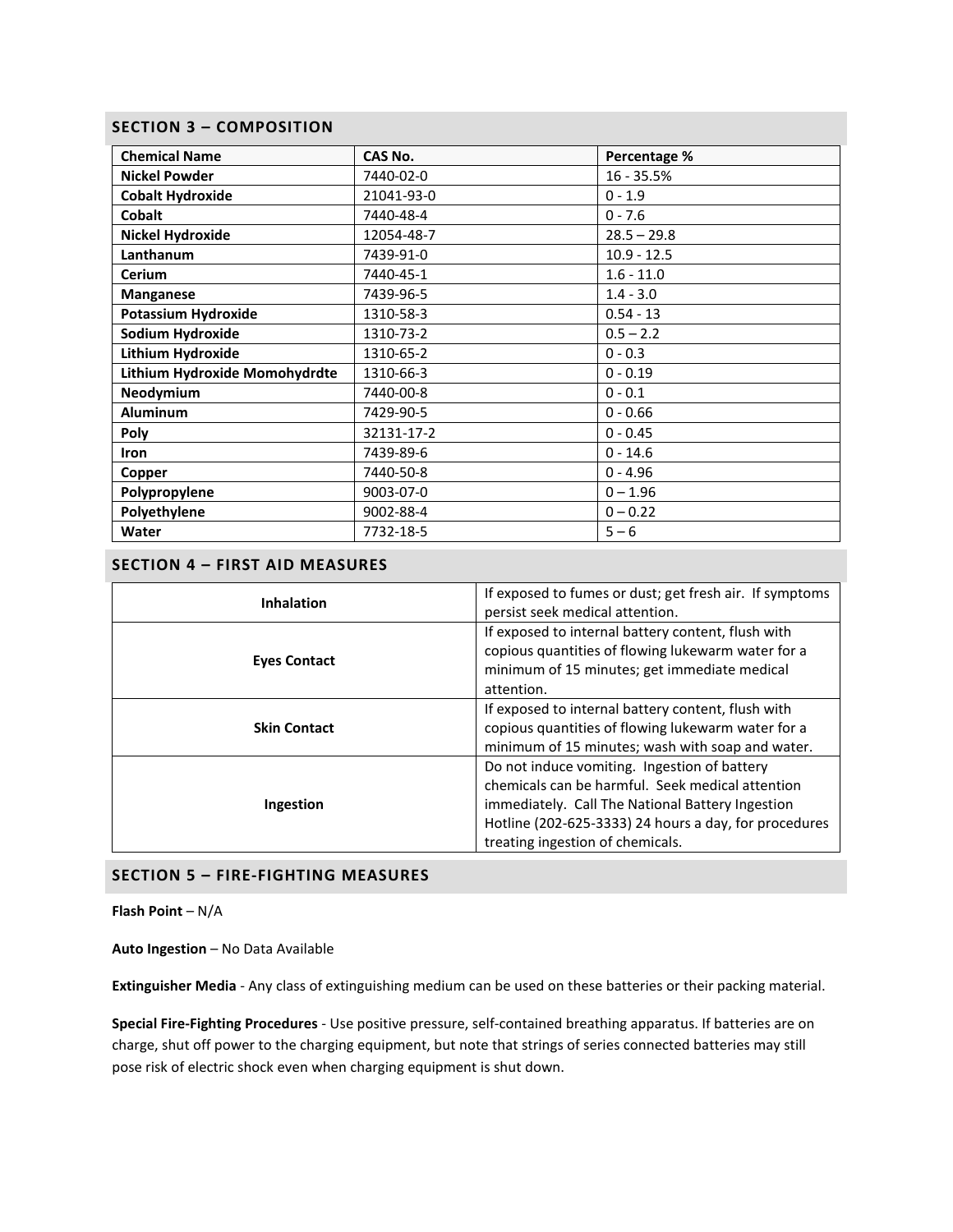#### **SECTION 6 – ACCIDENTAL RELEASE MEASURES**

In case of accidental rupture or release: prevent skin and eye contact and collect all released material in a plastic lined metal container. Leaking batteries should be handled with gloves. Wear protective clothing. Use a selfcontained breathing apparatus if in the presence of chemical vapor. See also: sections 4, 5, and 8.

#### **SECTION 7 – HANDLING AND STORAGE**

**Handling** – Do not disassemble. Do not short circuit. Sources of short circuits include jumbled batteries in bulk containers, metal jewelry, metal covered tables or metal belts used for assembly of batteries into devices.

**Storage** - Store batteries under roof in cool, dry, well-ventilated areas separated from incompatible materials and from activities that may create flames, spark or heat. Do not store unpacked cells together: avoid cells shorting to one another – especially in a charged state. Do not mix new and used batteries. Keep away from metallic objects that could bridge the terminals on a battery and create a dangerous short-circuit.

**Charging** – Use manufacturer's recommendations charger. Improper charging can cause damage and even high pressure rupture. Do not install with incorrect polarity.

#### **SECTION 8 – EXPOSURE CONTROLS/PERSONAL PROTECTION**

**Ventilation Requirements** – Not necessary under normal conditions.

**Respiratory Protection (NIOSH/MSHA approved)** - None required under normal handling conditions. In case of venting, provide fresh air, ventilation, and use a self-contained breathing apparatus.

**Eye Protection** – Not necessary under normal conditions.

**Skin Protection** – Not necessary under normal conditions. Wear gloves if cell is ruptured, corroded, or leaking materials.

| <b>Boiling Point</b>            | NA                                                   | <b>Melting Point</b>           | <b>NA</b> |
|---------------------------------|------------------------------------------------------|--------------------------------|-----------|
| <b>Vapor Pressure</b>           | NA                                                   | <b>Vapor Density</b>           | <b>NA</b> |
| <b>Specific Gravity (H2O=1)</b> | <b>NA</b>                                            | <b>Solubility in Water</b>     | Insoluble |
| <b>Evaporation Rate</b>         | <b>NA</b>                                            | рH                             | ΝA        |
| <b>Reactivity in Water</b>      | <b>NA</b>                                            | <b>Auto-Ignition</b>           | <b>NA</b> |
|                                 |                                                      | <b>Temperature</b>             |           |
| <b>Lower Explosive Limit</b>    | <b>NA</b>                                            | <b>Upper Explosive Limit</b>   | <b>NA</b> |
| (LEL)                           |                                                      | (UEL)                          |           |
| <b>Odor Threshold</b>           | <b>NA</b>                                            | Viscosity (poise $@$ 25 $°$ C) | <b>NA</b> |
| <b>Partition Coefficient</b>    | <b>NA</b>                                            | <b>Decomposition</b>           | <b>NA</b> |
|                                 |                                                      | <b>Temperature</b>             |           |
| <b>Flash Point</b>              | NA.                                                  |                                |           |
| <b>Appearance and Odor</b>      | Cylindrical or button shape, solid object, odorless. |                                |           |

## **SECTION 9 – PHYSICAL/CHEMICAL PROPERTIES**

#### **SECTION 10 – STABILITY & REACTIVITY**

**Stability** - This product is stable under normal conditions at ambient temperature.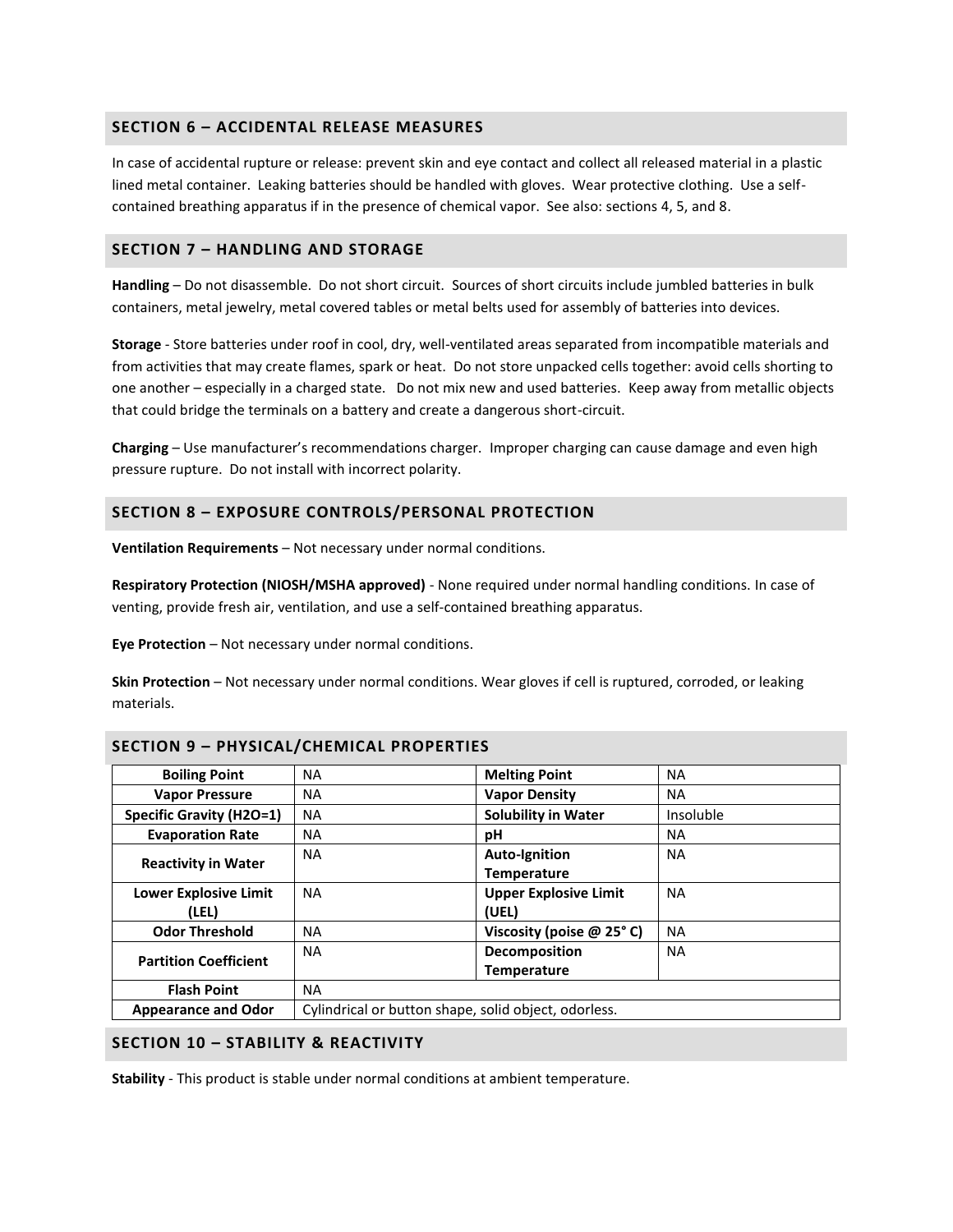#### **INCOMPATIBILITY (MATERIALS TO AVOID) –** NA

#### **SECTION 11 – TOXICOLOGICAL INFORMATION**

**ACUTE TOXICITY -** Under normal conditions of use, nickel metal hydride batteries are non-toxic.

**ROUTES AND METHODS OF ENTRY -** Skin, Eyes, Ingestion (swallowing).

**SIGNS AND SYMPTOMS OF OVEREXPOSURE –** None. (In fire or rupture, refer to sections 4, 5, and 8).

**MEDICAL CONDITIONS GENERALLY CAUSED BY EXPOSURE -** Chemicals may cause burns to skin, eyes, gastrointestinal tract and mucous membranes. Inhalation of electrolyte vapors may cause irritation of the upper respiratory tract and lungs**.**

#### **SECTION 12 – ECOLOGICAL INFORMATION**

**Hazardous Decomposition Products** – NA

**Hazardous Polymerization** - Will not occur.

#### **SECTION 13 – DISPOSAL**

**Waste Disposal Method** - Dispose of properly or recycle in accordance with all Federal, State and local laws and regulations.

#### **SECTION 14 – TRANSPORT**

These batteries must be packaged in a way that prevents the dangerous evolution of heat and protects the terminals from short circuit. When properly packaged and labeled, these dry batteries fall under special provision of the agencies listed below.

Nickel metal hydride batteries (sometimes referred to as "Dry cell" batteries) are not defined as dangerous goods under the IATA Dangerous Goods Regulations, ICAO Technical Instructions and the U.S. hazardous materials regulations (49 CFR). Nickel metal hydride batteries are defined as dangerous goods under the IMDG code. For air and ground transportation, these batteries are not subject to the dangerous goods regulations as they are compliant with the requirements contained in the following special provisions.

| <b>Regulatory Body</b><br><b>ADR</b> | <b>Special Provisions</b><br>Not Regulated |
|--------------------------------------|--------------------------------------------|
| <b>IMDG</b>                          | UN3496 SP 963                              |
| UN                                   | Not Regulated                              |
| <b>U.S.DOT</b>                       | 49 CFR 172, 102 Provision 130              |
| <b>IATA</b>                          | UN 3496 SP A123 and A199                   |
| ICAO                                 | Not Regulated                              |